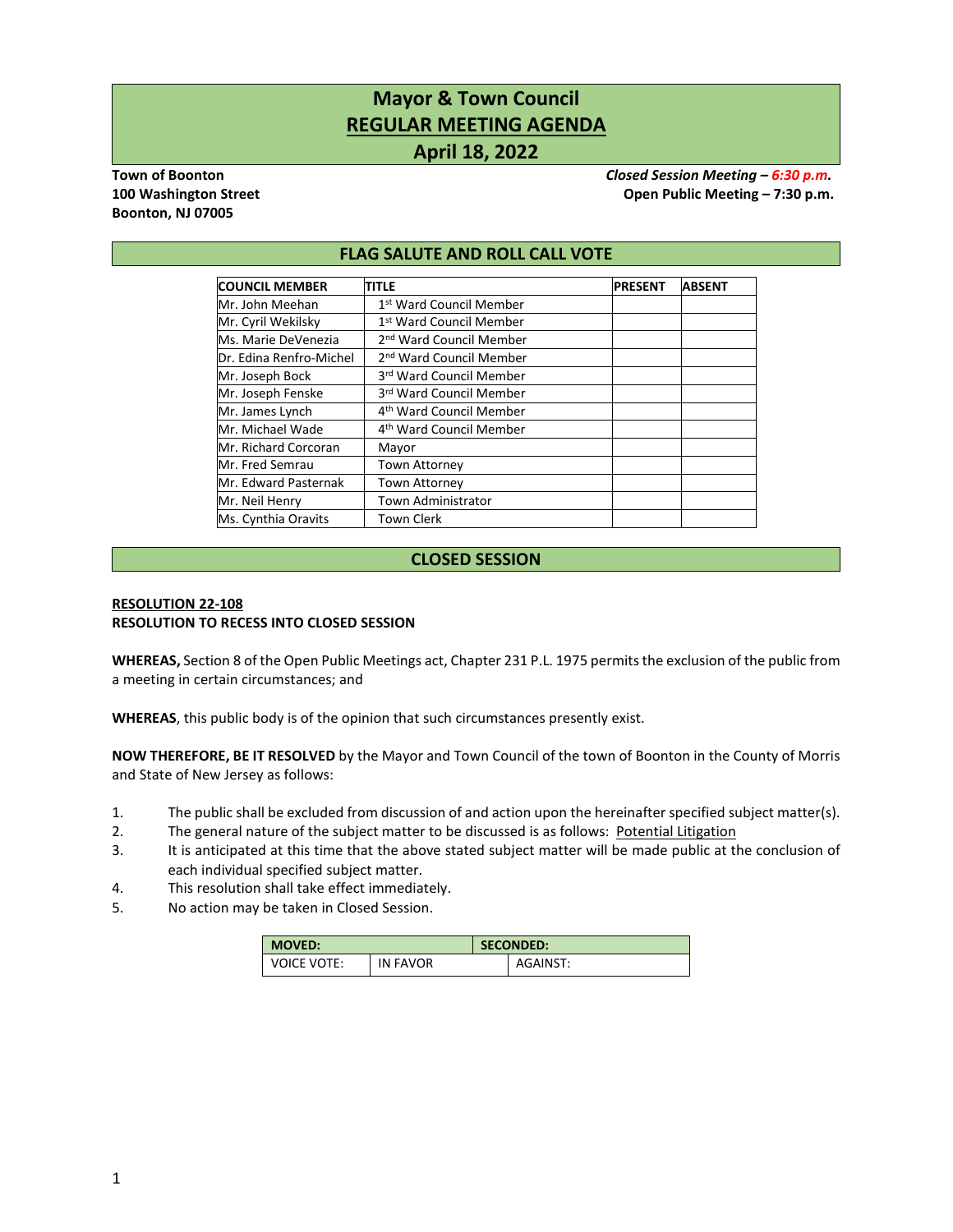# **Public Meeting will be held LIVE and via ZOOM**

*If you are unable to attend the Public Meeting live, please see instruction below:*

You are invited to a Zoom webinar. When: Apr 18, 2022 07:30 PM Eastern Time (US and Canada) Topic: Mayor and Town Council Meeting - April 18th, 2022

Please click the link below to join the webinar:

<https://us06web.zoom.us/j/88195567590?pwd=b2d1R1hEQ29KSWd0eitXYjZIL29UZz09>

Passcode: 01NzCk

Or iPhone one-tap :

 US: +13017158592,,88195567590#,,,,\*156881# or +13126266799,,88195567590#,,,,\*156881# Or Telephone:

Dial(for higher quality, dial a number based on your current location):

 US: +1 301 715 8592 or +1 312 626 6799 or +1 929 205 6099 or +1 253 215 8782 or +1 346 248 7799 or +1 669 900 6833

Webinar ID: 881 9556 7590

Passcode: 156881

International numbers available[: https://us06web.zoom.us/u/kevHdK9pDv](https://us06web.zoom.us/u/kevHdK9pDv) 

In order to assure that the meeting proceeds in an orderly fashion please observe the following guidelines:

- 1. Mute phone when not speaking. Do not log on through the computer and the telephone line as it creates audio issues. Choose only one. Unmute your phone when you are called on to speak or wish to speak.
- 2. Announce yourself when you are speaking for instance "This is Mayor Corcoran ….." or "This is Richard Corcoran from Birch Street I would like to …."
- 3. Speak slowly and clearly as it helps with the recording.

Please note that there are two separate passcodes. One is for the internet link and the other is for telephone dialins. Please use the appropriate passcode for your method of participation.

Those accessing the meeting via the internet link should make sure that you are using an up-to-date internet browser. Outdated browsers may not support all Zoom functions.

Members of the public who are unable to utilize the access method due to a disability may submit written comments or questions by contacting the Town Clerk at **townclerk@boonton.org** prior to the meeting, up until **Monday, April 18, 2022** at 3:00 p.m. The comments or questions, which must include the individual's name and address, will be read into the record during the public portion of the meeting.

*Please be advised that all comments made through the Zoom "Chat" function will not be a part of the meeting and minutes. Only comments made through the "Open to the Public" section of this meeting will be recognized and addressed.*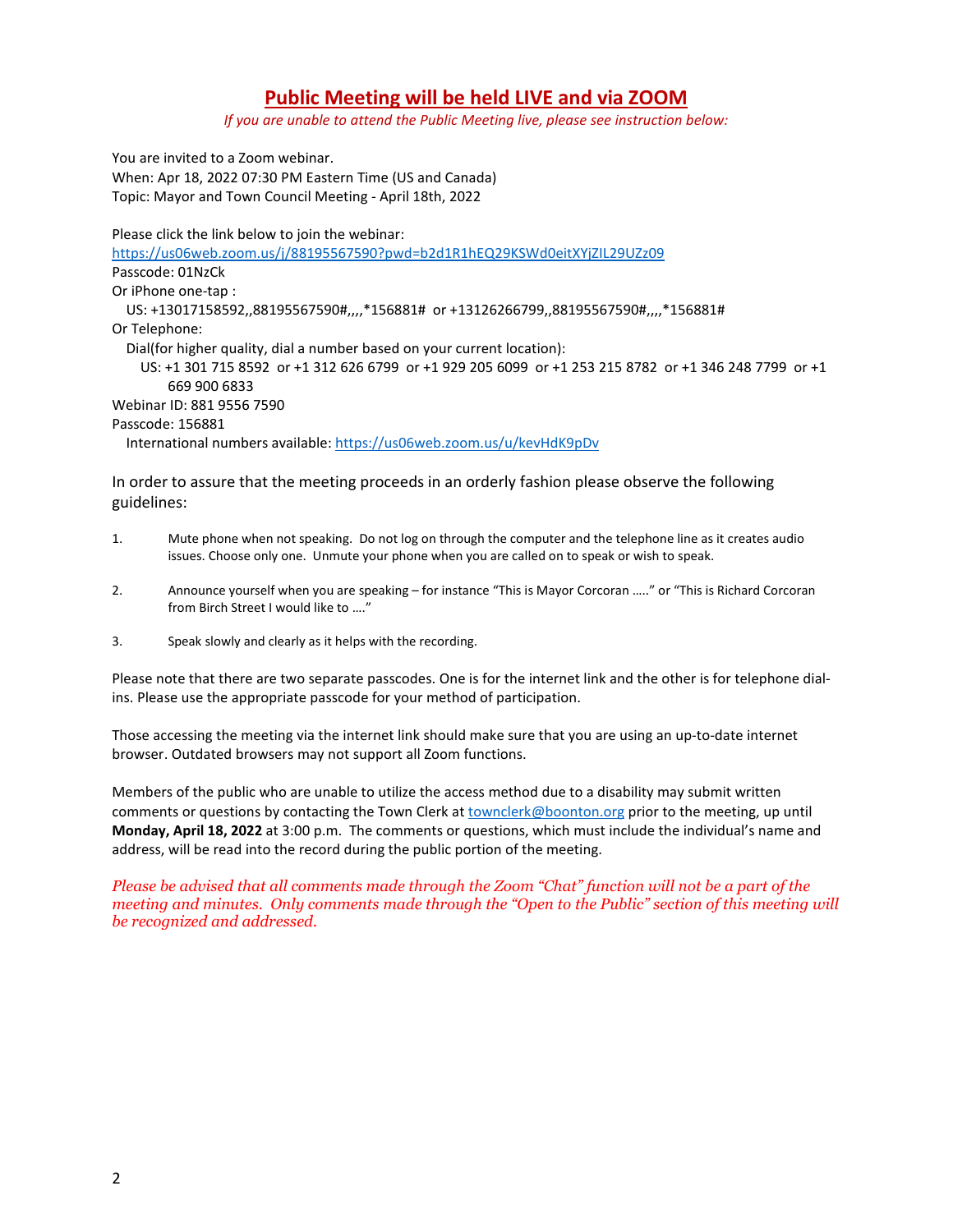# **OPEN PUBLIC SESSION – 7:30 P.M. FLAG SALUTE AND ROLL CALL VOTE**

| <b>COUNCIL MEMBER</b>   | <b>TITLE</b>                        | <b>PRESENT</b> | <b>ABSENT</b> |
|-------------------------|-------------------------------------|----------------|---------------|
| Mr. John Meehan         | 1 <sup>st</sup> Ward Council Member |                |               |
| Mr. Cyril Wekilsky      | 1 <sup>st</sup> Ward Council Member |                |               |
| Ms. Marie DeVenezia     | 2 <sup>nd</sup> Ward Council Member |                |               |
| Dr. Edina Renfro-Michel | 2 <sup>nd</sup> Ward Council Member |                |               |
| Mr. Joseph Bock         | 3rd Ward Council Member             |                |               |
| Mr. Joseph Fenske       | 3rd Ward Council Member             |                |               |
| Mr. James Lynch         | 4 <sup>th</sup> Ward Council Member |                |               |
| Mr. Michael Wade        | 4 <sup>th</sup> Ward Council Member |                |               |
| Mr. Richard Corcoran    | Mayor                               |                |               |
| Mr. Fred Semrau         | <b>Town Attorney</b>                |                |               |
| Mr. Edward Pasternak    | Town Attorney                       |                |               |
| Mr. Neil Henry          | <b>Town Administrator</b>           |                |               |
| Ms. Cynthia Oravits     | <b>Town Clerk</b>                   |                |               |

# **ADEQUATE NOTICE MAYOR'S STATEMENT**

Pursuant to the Open Public Meetings Act, adequate and electronic notice of this live and remote Zoom meeting have been provided as follows:

- 1. Notice of this meeting was published in the Citizen of Morris County and the Daily Record Newspapers and a copy of this agenda was forwarded to each of the town's official newspapers.
- 2. Notice of this meeting and the agenda were posted on the bulletin board at Town Hall, 100 Washington Street, Boonton, NJ 07005.
- 3. Notice of this meeting was posted on the outside front door and ADA accessible door of Town Hall.
- 4. Notice of this meeting and the agenda were posted on the Town website and the Town of Boonton Facebook page.

Pursuant to the Open Public Meetings Act and the Emergency Remote Meeting Protocol for Local Public Bodies, adequate and electronic notice of this remote Zoom meeting have been provided as follows:

- 1. Notice of this meeting was published in the Citizen of Morris County and the Daily Record Newspapers and a copy of this agenda was forwarded to each of the town's official newspapers.
- 2. Notice of this meeting and the agenda were posted on the bulletin board at Town Hall, 100 Washington Street, Boonton, NJ 07005.
- 3. Notice of this meeting was posted on the outside front door and ADA accessible door of Town Hall.
- 4. Notice of this meeting and the agenda were posted on the Town website and the Town of Boonton Facebook page.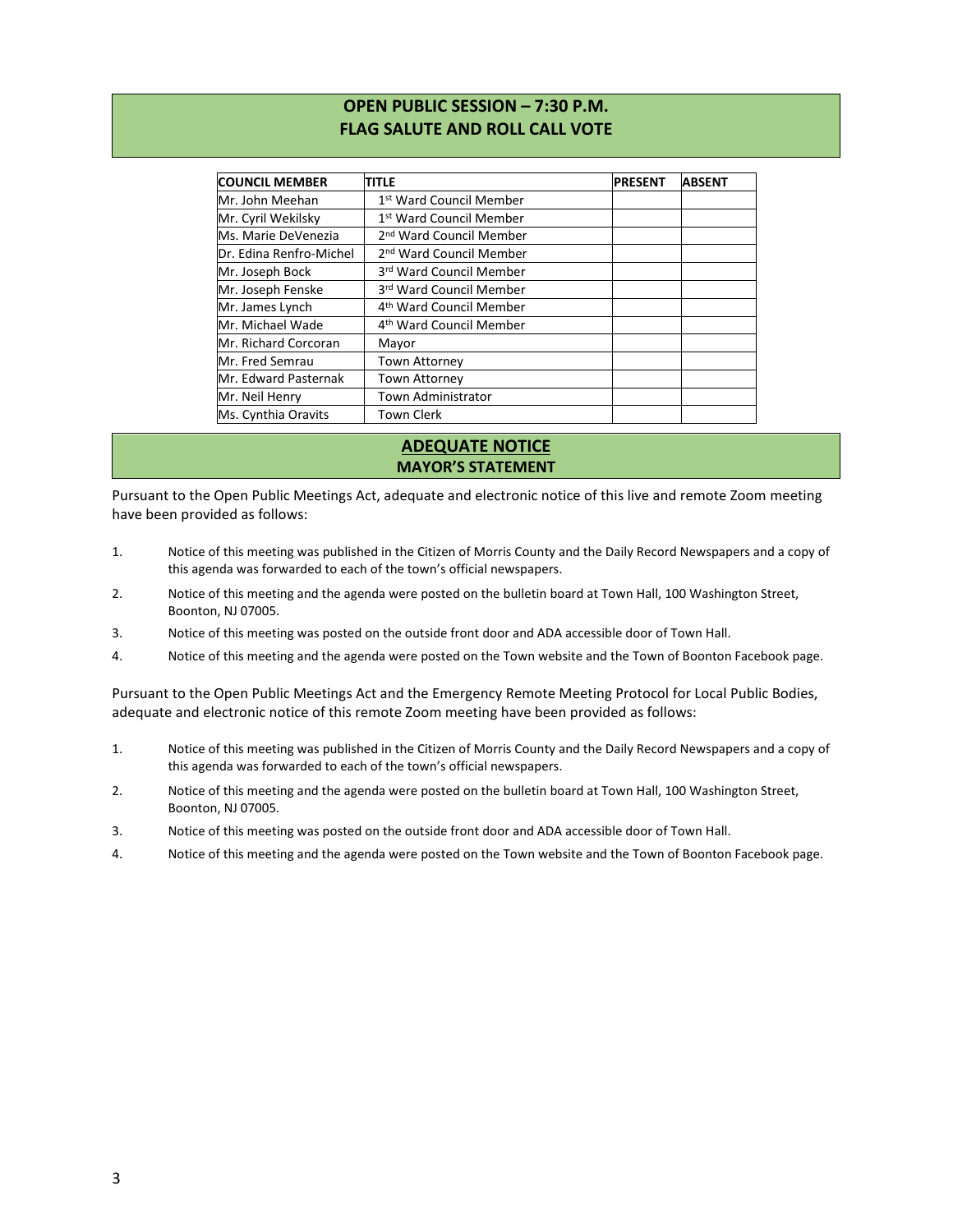# St. John's Episcopal Church

CLERK'S OFFICE

226 Cornelia St., Boonton, NJ 07005 973-334-3655 Admin@StJohnsBoonton.org

April 5, 2022

Town of Boonton 100 Washington Street Boonton, NJ 07005

Re: St Johns Church Block 10, Lot 7 226 Cornelia Street Boonton, NJ

Mayor & Board of Alderman:

We would appreciate your consideration in waiving permit fees for the above captioned property. We are a non-profit organization. We are collaborating with the World Christian Organization and several other Episcopal Churches by providing temporary housing for an Afghanistan refugee family. We look forward to your consideration.

Many thanks,

The Vestry of St. John's Episcopal Church

Sharon Liparini Senior Warden

| <b>MOVED:</b><br><b>SECONDED:</b> |                 |          |  |  |
|-----------------------------------|-----------------|----------|--|--|
| <b>DISCUSSION</b>                 |                 |          |  |  |
| <b>VOICE VOTE:</b>                | <b>IN FAVOR</b> | AGAINST: |  |  |

# **BOONTON HEALTH DEPARTMENT/FINANCE**

| Finance                     | Jen Muscara, Tax Collector/Mayor Corcoran<br>2020 2nd quarter as of 4/12/2020<br>Total billed for $2nd$ qtr. 2020<br>\$8,360,267.84<br>Total paid as of date above<br>\$228,818.30<br>Balance as of date above<br>\$8,131,449.54<br>Collection Percentage 2.74% |
|-----------------------------|-----------------------------------------------------------------------------------------------------------------------------------------------------------------------------------------------------------------------------------------------------------------|
|                             | 2021 $2^{nd}$ quarter as of 4/12/2021<br>Total billed for 2 <sup>nd</sup> qtr. 2021<br>\$8,285,137.86<br>Total paid as of date above<br>\$ 358,824.02<br>Balance as of date above<br>\$7,926,313.84<br>Collection Percentage 4.33%                              |
|                             | 2022 $2nd$ quarter as of 4/12/2022<br>Total billed for 2 <sup>nd</sup> qtr. 2022<br>\$8,606,105.42<br>Total paid as of date above<br>\$ 508,066.81<br>Balance as of date above<br>\$8,098,038.61<br>Collection Percentage 5.90%                                 |
| Administration/Health Dept. | Neil Henry                                                                                                                                                                                                                                                      |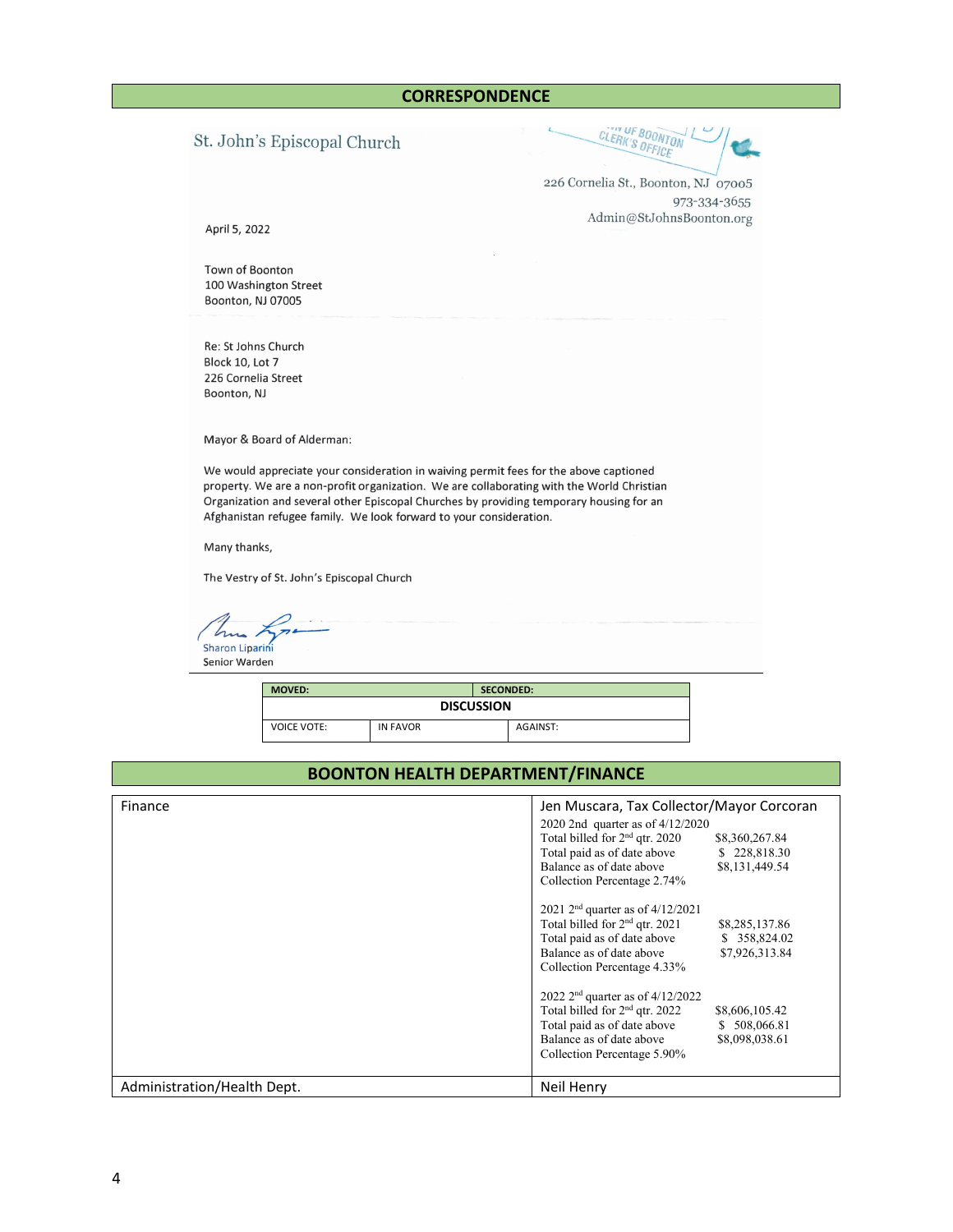# **CONSENT AGENDA Resolutions 22-109 through 22-119**

### **RESOLUTION 22-109**

#### **RESOLUTION OF THE MAYOR AND TOWN COUNCIL APPROVING MEETING MINUTES**

**WHEREAS,** Minutes of the previous meeting(s) have been submitted to the Mayor and Town Council for their review and approval.

**NOW THEREFORE, BE IT RESOLVED** by the Mayor and Town Council of the Town of Boonton, County of Morris and State of New Jersey that the Minutes from the following meeting(s) are hereby approved as typed and filed in the Town Clerk's office:

April 4, 2022 – Regular and Closed Session Minutes

# **RESOLUTION 22-110 RESOLUTION TO APPROVE PAYMENT OF VOUCHERS**

**WHEREAS**, vouchers for payment have been submitted to the Mayor and Town Council by the various municipal departments.

**NOW THEREFORE, BE IT RESOLVED** by the Mayor and Town Council of the Town of Boonton, County of Morris and State of New Jersey, all vouchers approved by the respective committees be and are hereby ordered paid.

#### **RESOLUTION 22-111**

**RESOLUTION OF THE MAYOR AND COUNCIL ACCEPTING THE RESIGNATION OF THE TOWN OF BOONTON FIRE OFFICIAL, SALVATORE MARINO**

**BE IT RESOLVED** by the Mayor and Town Council that the resignation of Salvatore Marino, Fire Official in the Town of Boonton is hereby accepted, effective immediately.

# **RESOLUTION 22-112 RESOLUTION APPOINTING DAVID MOLINA AS A MEMBER OF THE BOONTON VOLUNTEER FIRE DEPARTMENT**

**BE IT RESOLVED** by the Mayor and Council of the Town of Boonton that David Molina, 220 Myrtle Avenue, Boonton, NJ be and is hereby appointed as a member of the Boonton Volunteer Fire Department, Maxfield Hose & Engine Co. 1, effective immediately.

# **RESOLUTION 22-113**

#### **RESOLUTION AUTHORIZING THE TAX COLLECTOR TO REFUND TAX COURT JUDGMENT**

**WHEREAS,** a Tax Court Judgment has been received for the year 2021 for block 8 lot 12, for property located at 520 Main Street, owned by 516-520 Main Street, LLC and;

**WHEREAS,** the reduction in tax assessment has caused an overpayment for the year 2021.

| Year | Original  | <b>Tax Court Judgment</b> | <b>Difference</b> | Tax Rate           | <b>Total Refund</b> |
|------|-----------|---------------------------|-------------------|--------------------|---------------------|
| 2021 | 1.147.400 | 1,000,000                 | 147,400           | : 119<br>- - - - - | 1.597.41            |

**NOW, THEREFORE, BE IT RESOLVED** that the Tax Collector be authorized to draw a check for \$4,597.41 from the Current Account and forward said check to Zipp & Tannenbaum, LLC, 280 Raritan Center Parkway, Edison, NJ 08837.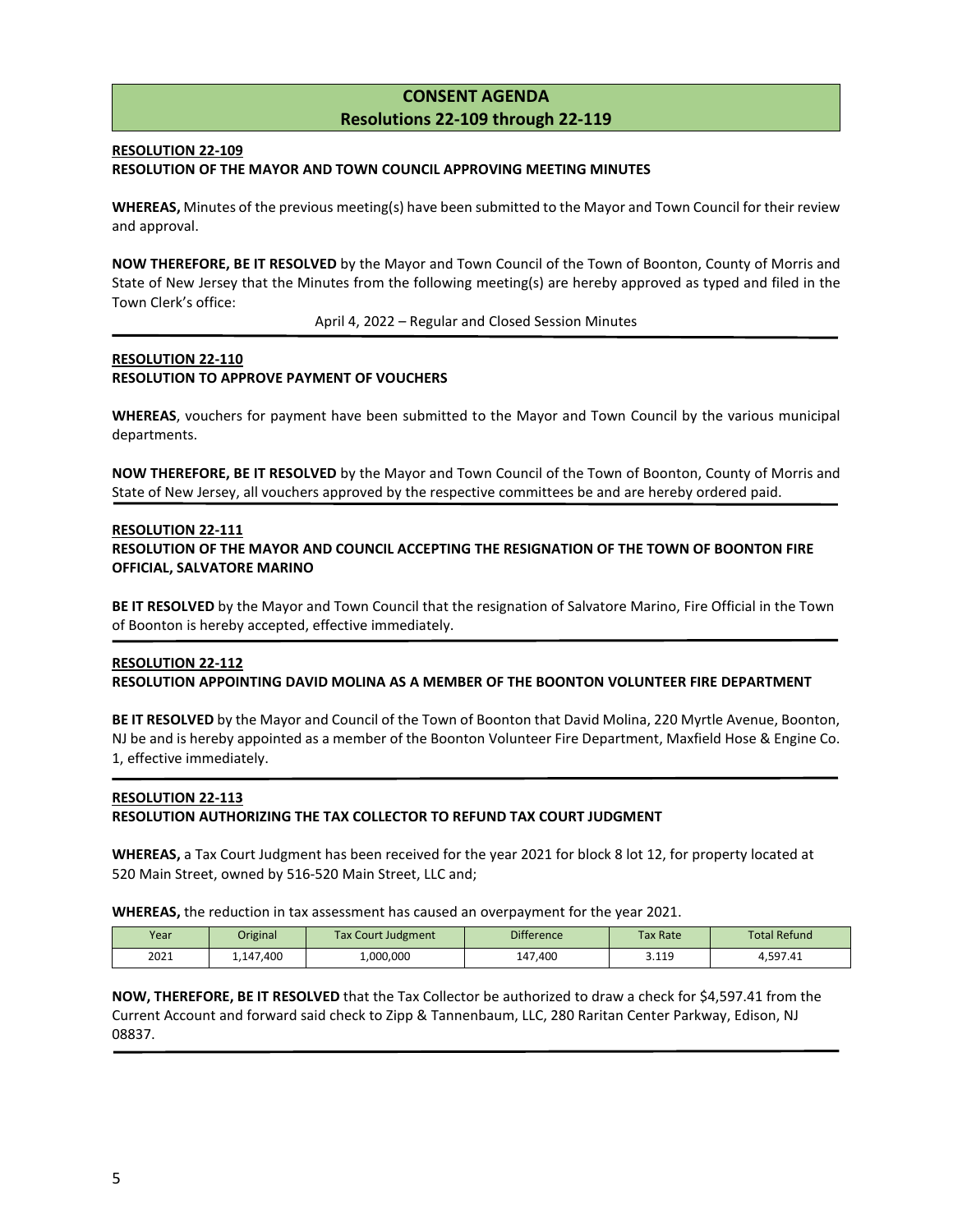#### **RESOLUTION 22-114 RESOLUTION TO REFUND OVERPAYMENT BLOCK 107 LOT 27**

**WHEREAS**, the property located at 19 Puddingstone Drive, Block 107 Lot 27, was purchased on May 10, 2021 by a totally disabled veteran, and

**WHEREAS**, this property is no longer eligible to pay taxes, and

**WHEREAS**, there was a payment on this account for 1<sup>st</sup> quarter 2022, and

**WHEREAS,** this payment has now created an overpayment on the account in the amount of \$3,689.00.

**NOW, THEREFORE, BE IT RESOLVED** by the Mayor and Council of the Town of Boonton, New Jersey, that the Chief Financial Officer be and is hereby authorized and directed to issue a check to Christopher Annor in the amount of \$3,689.00 for overpayment of  $1<sup>st</sup>$  quarter 2022 taxes.

#### **RESOLUTION 22-115**

#### **RESOLUTION AUTHORIZING THE UTILIZATION OF INSURANCE FUNDS**

**WHEREAS,** the Town of Boonton has been awarded insurance funds from Municipal Excess Liability in the amount of \$133,974.00 for damages to the Darress Theatre sustained during storm Ida in September 2021; and

**WHEREAS**, the Town authorizes the deposit of these funds into the account insurance claims funds # 2-01-23-210- 297; and

**WHEREAS**, the Town authorizes the use of these funds as outlined by the insurance agreement.

**NOW, THEREFORE BE IT RESOLVE**D by the Mayor and Council of the Town of Boonton that it hereby authorizes the Town to utilize the funds received from Municipal Excess Liability Insurance.

#### **RESOLUTION 22-116**

**RESOLUTION OF THE MAYOR AND COUNCIL OF THE TOWN OF BOONTON AUTHORIZING EXECUTION OF A GRANT APPLICATION FROM THE NEW JERSEY DEPARTMENT OF COMMUNITY AFFAIRS FOR THE DESIGN, BUILD AND INSTALLATION OF A HISTORICALLY ACCURATE MARQUEE FOR THE DARRESS THEATRE**

**WHEREAS,** the Town of Boonton desires to apply for the Community Capital Needs Grant from the New Jersey Department of Community Affairs for \$500,000 to carry out a project to design, build, and install a historically accurate marquee for the current Darress Theatre located at 615 Main Street, Boonton NJ, 07005.

**NOW THEREFORE, BE IT RESOLVED** that the Mayor and Town Council of the Town of Boonton authorize the application for such grant; and, upon receipt of the grant agreement from the New Jersey Department of Community Affairs, does further authorize the execution of the grant agreement; and also, upon receipt of the fully executed agreement from the Department, does further authorize the expenditure of funds pursuant to the terms of said agreement between The Town of Boonton and the New Jersey Department of Community Affairs.

#### **RESOLUTION 22-117**

**RESOLUTION OF THE MAYOR AND COUNCIL OF THE TOWN OF BOONTON, NEW JERSEY, AWARDING A PROFESSIONAL SERVICES CONTRACT TO MILLS + SCHNOERING ARCHITECTS, LLC. FOR PROFESSIONAL SERVICES RELATIVE TO A GRANT APPLICATION FOR THE DARRESS THEATRE** 

**WHEREAS**, the Town of Boonton obtained professional services relative to Architectural Services for the Darress Theatre, Main Street, Boonton, NJ by resolution 21-334 on September 7, 2021; and

**WHEREAS**, Mills and Schnoering Architects, LLC have submitted a draft concept design of a historic marquee for the Darress Theatre; and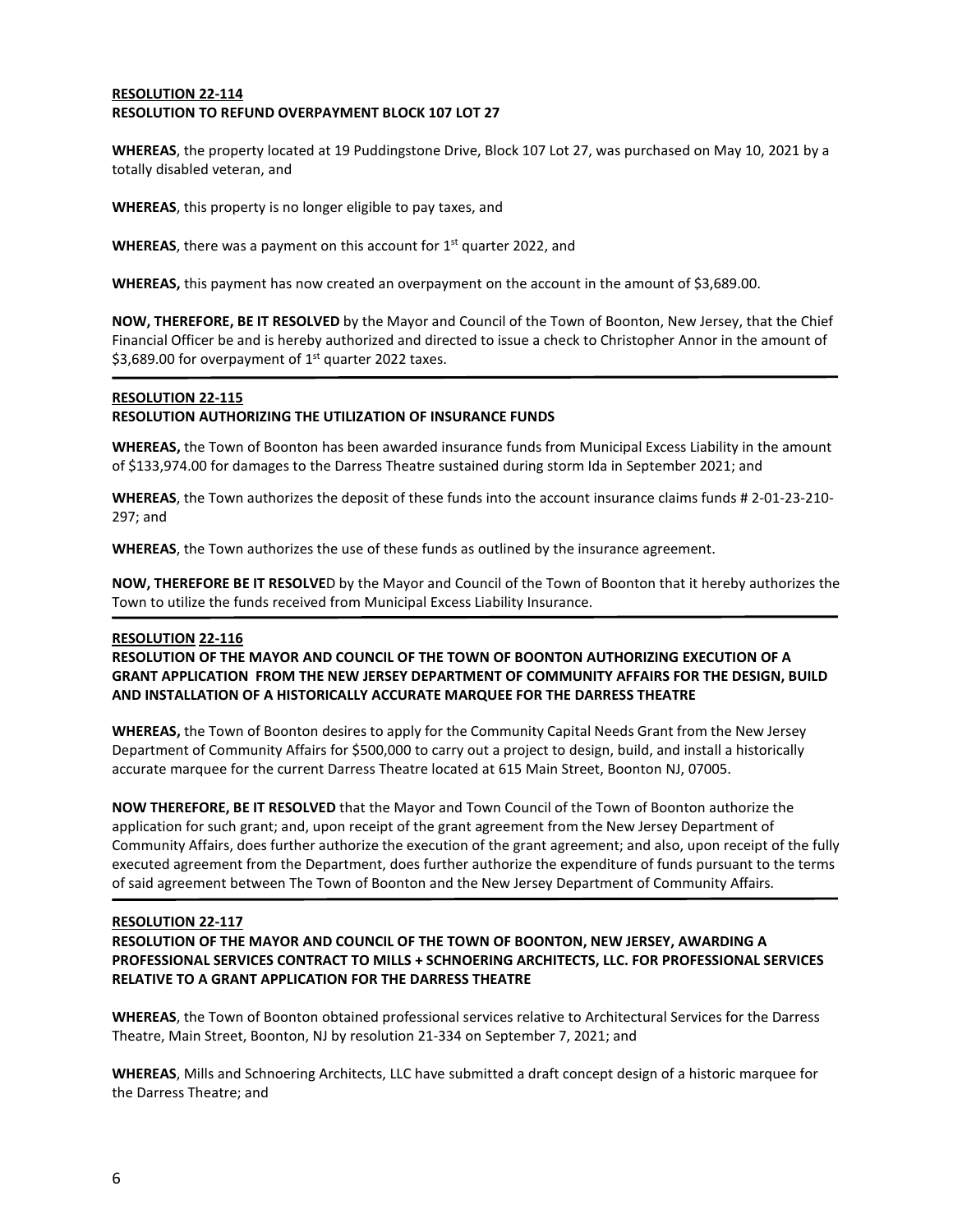**WHEREAS**, the Town of Boonton wishes to apply for grant funding for this marquee from the Neighborhood Preservation Program's Community Capital Needs Grant; and

**WHEREAS**, the additional design work and cost analysis required for the grant is outside the current scope of the agreement with Mills + Schnoering Architects, LLC; and

**WHEREAS**, the cost of these additional requirements is \$4,180.00

**NOW, THEREFORE, BE IT RESOLVED** by the Mayor and Council of the Town of Boonton, New Jersey, as follows:

- 1. That the Administrator and Clerk be and are hereby authorized to execute a contract on the Town's behalf with Meredith Arms Bzdak, PhD, Partner, for professional services relative to the above referenced project.
- 2. This contract is awarded without competitive bidding as a "professional service" in accordance with N.J.S.A. 40A:11-5(1)(a)(i) of the Local Public Contracts Law because the contract is awarded for services to be performed by a person or persons licensed and authorized by law to practice a recognized profession and the services to be rendered are of an unspecific nature not compatible with competitive bidding.
- 3. The term of services shall be from the date of acceptance of the agreement until its completion, in full accord with the terms and conditions thereof. The total fee for services for this project shall not exceed \$4,200.00 in accordance with the proposal submitted by Meredith Arms Bzdak for said project, dated March 18, 2022.
- 4. This award is contingent upon certification by the Chief Financial Officer that sufficient funding exists therefore.
- 5. Notice of this action shall be published in "The Daily Record" newspaper within ten (10) days of the passage thereof.



# **RESOLUTION 22-118 RESOLUTION AUTHORIZING A CONTRACT FOR SECURITY EQUIPMENT FOR TOWN HALL ADMINISTRATIVE OFFICES**

**WHEREAS**, the Town intends to enter into a contract for security equipment for the administrative offices of Town Hall; and

**WHEREAS**, quotes were solicited for the above referenced security equipment from two vendors; and

**WHEREAS**, one vendor, Allmark Door, Springfield, NJ 07081 could not supply the needed equipment necessary to provide adequate security; and

**WHEREAS**, the Town of Boonton received a quote dated April 5, 2022 from AC Daughtry Security Systems, in the amount of \$9,655.00 and a quote from New Jersey Door Works, in the amount of \$26,030.04, received on November 2, 2021 for key fobs at various locations in the Town Hall;

**NOW THEREFORE, BE IT RESOLVED** by the Mayor and Council of the Town of Boonton that the Town Administrator/QPA be and is hereby authorized to purchase certain goods and services; and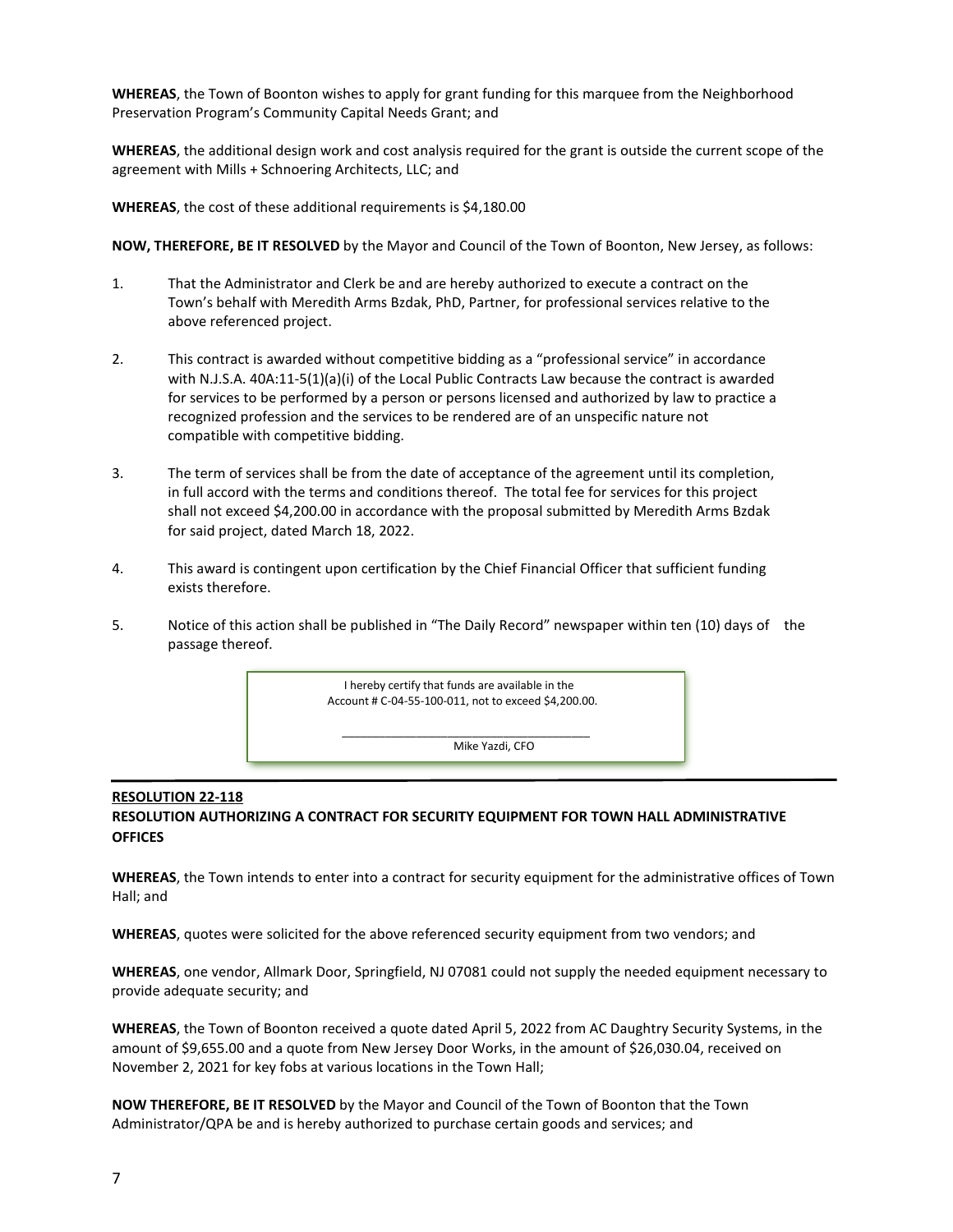**BE IT FURTHER RESOLVED** that the Mayor and Council of the Town of Boonton, hereby authorizes the Chief Finance Officer to certify the full maximum amount of the installation of said security equipment, totally not more than \$37,000.00; and

**BE IT FURTHER RESOLVED** that this resolution shall take effect immediately upon adoption, according to law.



# **RESOLUTION 22-119**

**RESOLUTION OF THE MAYOR AND TOWN COUNCIL OF THE TOWN OF BOONTON APPROVING FUNDING FOR THE BOONTON WATER DEPARTMENT GREEN STREET 1MG WATER STORAGE TANK REPLACEMENT REMEDIAL ACTION WORK PLAN FOR PROJECT SITE CLOSEOUT.** 

**WHEREAS,** the Town of Boonton owns and operates a system for the treatment and distribution of potable water; and

**WHEREAS,** the Town of Boonton has solicited Requests for Proposals regarding the Remedial Construction Plans and Site Improvements; and

**WHEREAS**, the received Proposals exhibited severe price fluctuations respective to the limited work that remains and is considered to be unspecifiable services due to the complex background and site remediation history; and

**WHEREAS,** the Water Consulting Engineer, Andrew S. Holt, PE, PP, CME, Suburban Consulting Engineers, Inc., provided a proposal for a lump see fee of \$68,000; and

**WHEREAS**, under the Local Public Contracts Law, N.J.S.A. 40A:11.5(1)(a)ii and 18A:18A-5a(2) a governing body can award contracts without competitive bidding for extraordinary unspecifiable services; and

**WHEREAS,** this approach will place the responsibility for the work with Suburban Consulting Engineers, its Licensed Site Remediation Professional, and the sub consultant contractor, removing any risk and greatly reducing any contingency provisions in work; and

**WHEREAS,** it was determined that the proposal received from Suburban Consulting Engineers was the most advantageous to the Boonton based on cost, expertise with the site, and vast experience and specific knowledge of this particular project.

**NOW, THEREFORE, BE IT RESOLVED** by the Mayor and Council of the Town of Boonton, New Jersey, as follows:

1. Suburban Consulting Engineers of 96 U.S. Highway 206, Flanders, New Jersey 07836 is hereby awarded a contract in an amount of \$68,000 for the Green Street 1MG Water Storage Tank Replacement Remedial Action Work Plan for Project Site Closeout.

This award is contingent upon certification by the Chief Financial Officer that sufficient funding exists therefore.

2. This Resolution shall take effect immediately.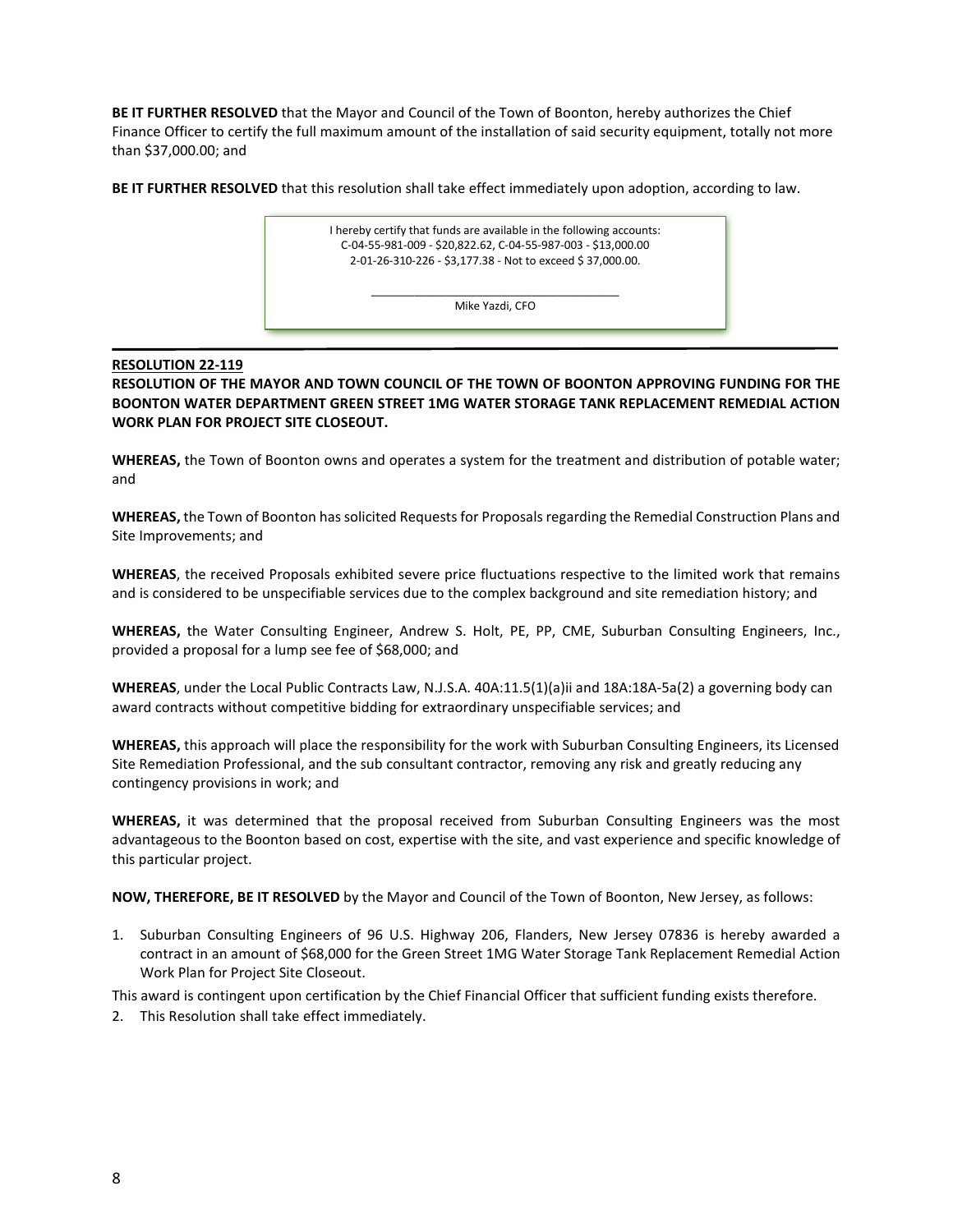I hereby certify that funds are available in the Water Capital Account # H-06-55-582-002 Not to Exceed \$ 68,000.00

# <u>CONSENT AGENDA AGENDA AGENDA AGENDA AGENDA AGENDA AGENDA AGENDA AGENDA AGENDA AGENDA AGENDA AGENDA AGENDA AGEN</u>

**VOTE**

#### \_\_\_\_\_\_\_\_\_\_\_\_\_\_\_\_\_\_\_\_\_\_\_\_\_\_\_\_\_\_\_\_\_\_\_\_\_\_\_\_\_ Michael Yazdik, CFO

# **Roll Call Vote for Resolutions 22-109 through 22-119**

| <b>MOVED:</b><br><b>SECOND:</b>            |            |           |                        |                |               |               |  |
|--------------------------------------------|------------|-----------|------------------------|----------------|---------------|---------------|--|
| <b>Mayor &amp; Town Council Discussion</b> |            |           |                        |                |               |               |  |
| <b>MOVED:</b>                              |            |           |                        | <b>SECOND:</b> |               |               |  |
| <b>COUNCIL MEMBER</b>                      | <b>YES</b> | <b>NO</b> |                        | <b>ABSTAIN</b> | <b>RECUSE</b> | <b>ABSENT</b> |  |
|                                            |            |           | <b>Means "NO" Vote</b> |                |               |               |  |
| Mr. Bock                                   |            |           |                        |                |               |               |  |
| Ms. DeVenezia                              |            |           |                        |                |               |               |  |
| Mr. Fenske                                 |            |           |                        |                |               |               |  |
| Mr. Lynch                                  |            |           |                        |                |               |               |  |
| Mr. Meehan                                 |            |           |                        |                |               |               |  |
| Dr. Renfro-Michel                          |            |           |                        |                |               |               |  |
| Mr. Wade                                   |            |           |                        |                |               |               |  |
| Mr. Wekilsky                               |            |           |                        |                |               |               |  |
| Mayor Corcoran                             |            |           |                        |                |               |               |  |

### **GENERAL DISCUSSION & COMMITTEE REPORTS**

| <b>CHAIR</b>    |  |  |
|-----------------|--|--|
| Marie DeVenezia |  |  |
| Joe Fenske      |  |  |
| Jim Lynch       |  |  |
|                 |  |  |

#### **NEW BUSINESS**

# **ORDINANCE 04-22** (Introduction/Title Only)

# **AN ORDINANCE OF THE MAYOR AND COUNCIL OF THE TOWN OF BOONTON AMENDING A SECTION OF THE BOONTON CODE CHAPTER 201 ENTITLED PARKING**

| <b>MOVED:</b>         |            |           |  | <b>SECOND:</b>         |               |               |  |
|-----------------------|------------|-----------|--|------------------------|---------------|---------------|--|
| <b>COUNCIL MEMBER</b> | <b>YES</b> | <b>NO</b> |  | <b>ABSTAIN</b>         | <b>RECUSE</b> | <b>ABSENT</b> |  |
|                       |            |           |  | <b>Means "NO" Vote</b> |               |               |  |
| Mr. Bock              |            |           |  |                        |               |               |  |
| Ms. DeVenezia         |            |           |  |                        |               |               |  |
| Mr. Fenske            |            |           |  |                        |               |               |  |
| Mr. Lynch             |            |           |  |                        |               |               |  |
| Mr. Meehan            |            |           |  |                        |               |               |  |
| Dr. Renfro-Michel     |            |           |  |                        |               |               |  |
| Mr. Wade              |            |           |  |                        |               |               |  |
| Mr. Wekilsky          |            |           |  |                        |               |               |  |
| Mayor Corcoran        |            |           |  |                        |               |               |  |

# **MEETING OPEN TO THE PUBLIC**

Mayor Corcoran will open the meeting to the public for comment

# **ADJOURN**

There being no further business, the meeting shall adjourn.